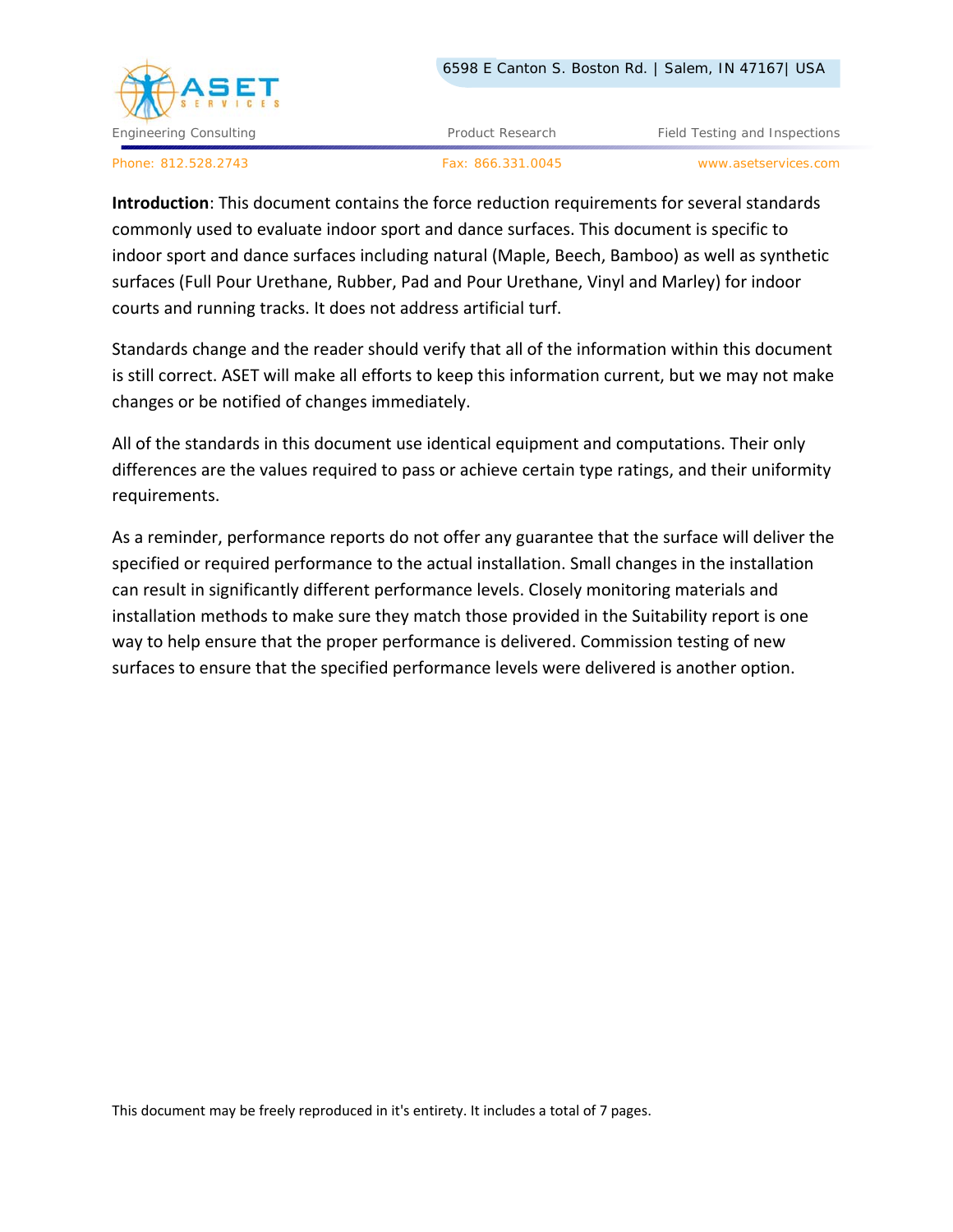

Phone: 812.528.2743 Fax: 866.331.0045 www.asetservices.com

## **Review of Force Reduction Requirements**

**DIN 18032‐2**: There are two versions of this standard used by manufacturers within North America. There are significant differences between them. The older standard applied requirements only to the average values obtained on a floor. The newer pre‐standard applied values to every test point. Both standards have been effectively repealed and replaced by EN 14904 (a unified CEN standard throughout Europe). These standards are still found within several specifications in North America and occasionally in other regions of the globe.

| <b>Standard</b>         | Requirement      |                   | Uniformity        |
|-------------------------|------------------|-------------------|-------------------|
| Surface Type            | Average          | <b>All Points</b> |                   |
| DIN 18032-2 (1991)      |                  |                   |                   |
| Area Elastic            | $\geq$ 53% (lab) |                   |                   |
|                         | ≥50% (On Site)   |                   | No Uniformity     |
| Point Elastic           | $\geq$ 51% (lab) |                   |                   |
|                         | ≥50% (On Site)   |                   | Requirement       |
| <b>Combined Elastic</b> | ≥58% (lab)       |                   |                   |
|                         | ≥56% (On Site)   |                   |                   |
| DIN 18032-2 (2001)      |                  |                   | <b>All Points</b> |
| Area Elastic            |                  | ≥53%              |                   |
| Point Elastic (Cat 1)   |                  | >51%              | Within ±5%        |
| Point Elastic (Cat 2)   |                  | ≥45%              | Of the Average    |
| <b>Combined Elastic</b> |                  | ≥58%              |                   |
| <b>Mixed Elastic</b>    |                  | ≥53%              |                   |

This document may be freely reproduced in it's entirety. It includes a total of 7 pages.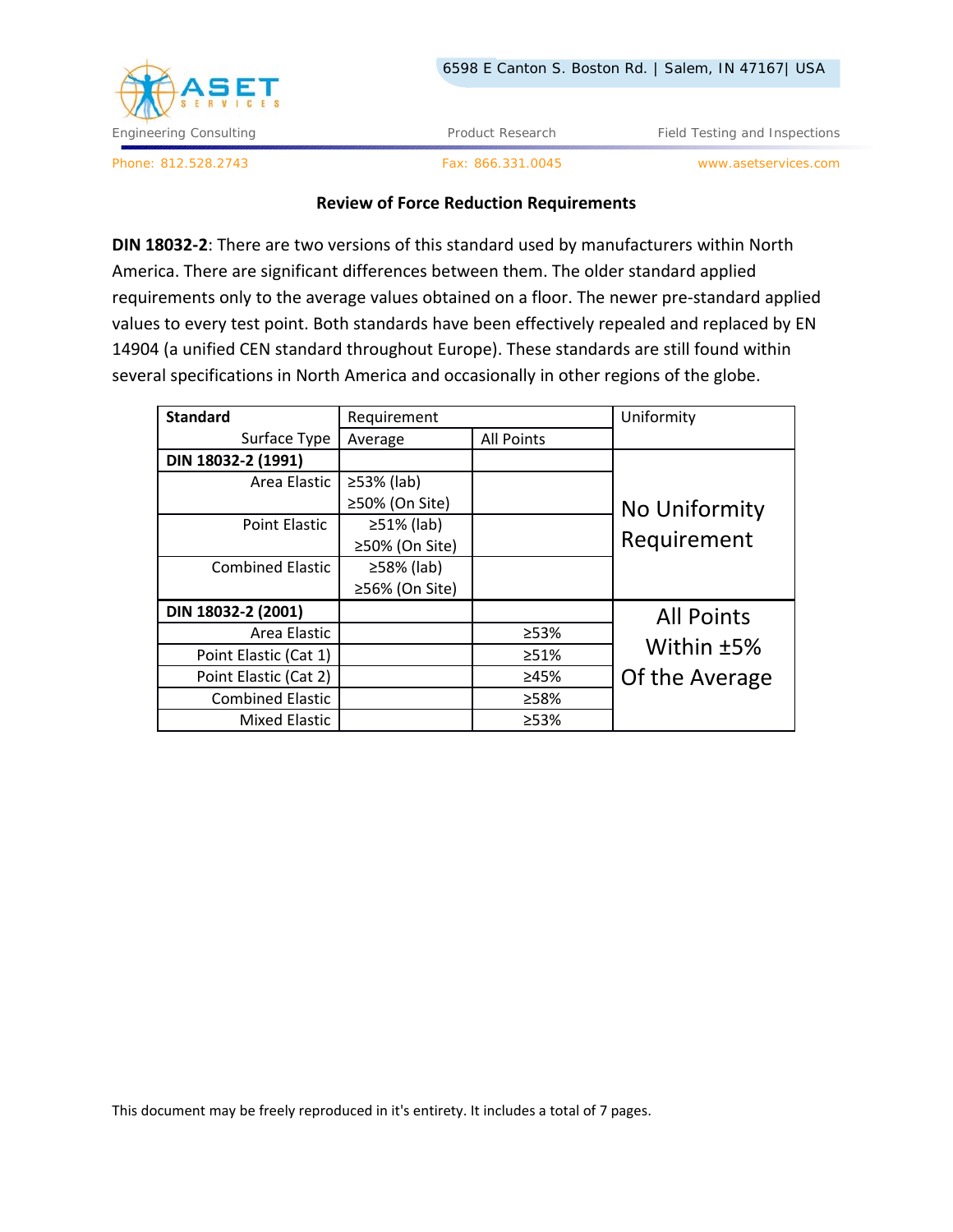

Engineering Consulting Testing Article 2012 Testing Product Research Testing and Inspections Article 2013

Phone: 812.528.2743 Fax: 866.331.0045 www.asetservices.com

**EN 14904**: This standard replaced DIN 18032‐2. The results are applied to the average values. The standard places a requirement that force reduction levels be between 25% and 75%. Several optional performance classes are defined within the standard as well. We have listed both the required and optional performance requirements.

| <b>Standard</b>        | Average Performance Requirement |         | Uniformity        |
|------------------------|---------------------------------|---------|-------------------|
| Surface Type           | Minimum                         | Maximum |                   |
| EN 14904               |                                 |         |                   |
| Required               | >25%                            | <75%    |                   |
| <b>Optional Types</b>  |                                 |         |                   |
| Type 1                 | >25%                            | $35%$   |                   |
| Type 2                 | ≥35%                            | $45%$   |                   |
| Type 3 (Point Elastic) | ≥45%                            |         | <b>All Points</b> |
| Type 3                 | ≥45%                            | $<$ 55% | Within ±5%        |
| Mixed and Combined     |                                 |         | Of the Average    |
| Elastic                |                                 |         |                   |
| Type 3 Area Elastic    | ≥40%                            | <55%    |                   |
| Type 4                 | ≥55%                            | < 75%   |                   |
| (Mixed, Combined and   |                                 |         |                   |
| Area Elastic)          |                                 |         |                   |

**ASTM F2772**: This standard was developed in response to both DIN 18032‐2 and EN 14904. North American user groups, labs and manufacturers had no voice in the development of European (EN) Standards. The open nature of ASTM's standard develop process allowed all to contribute to its development. It is commonly referenced in synthetic sports surface specifications but it is not often used for courts with wood playing surfaces. The performance 'Types' within this section of the standard apply to all surface types.

| <b>Standard</b>   | Average Performance Requirement |            | Uniformity        |
|-------------------|---------------------------------|------------|-------------------|
| Surface Type      | Minimum                         | Maximum    |                   |
| <b>ASTM F2772</b> |                                 |            |                   |
| Type 1            | $\geq 10\%$                     | $\leq$ 21% | <b>All Points</b> |
| Type 2            | $\geq$ 22%                      | ≤33%       | Within ±5%        |
| Type 3            | $>34\%$                         | ≤45%       |                   |
| Type 4            | ≥46%                            | ≤57%       | Of the Average    |
| Type 5            | ≥58%                            |            |                   |

This document may be freely reproduced in it's entirety. It includes a total of 7 pages.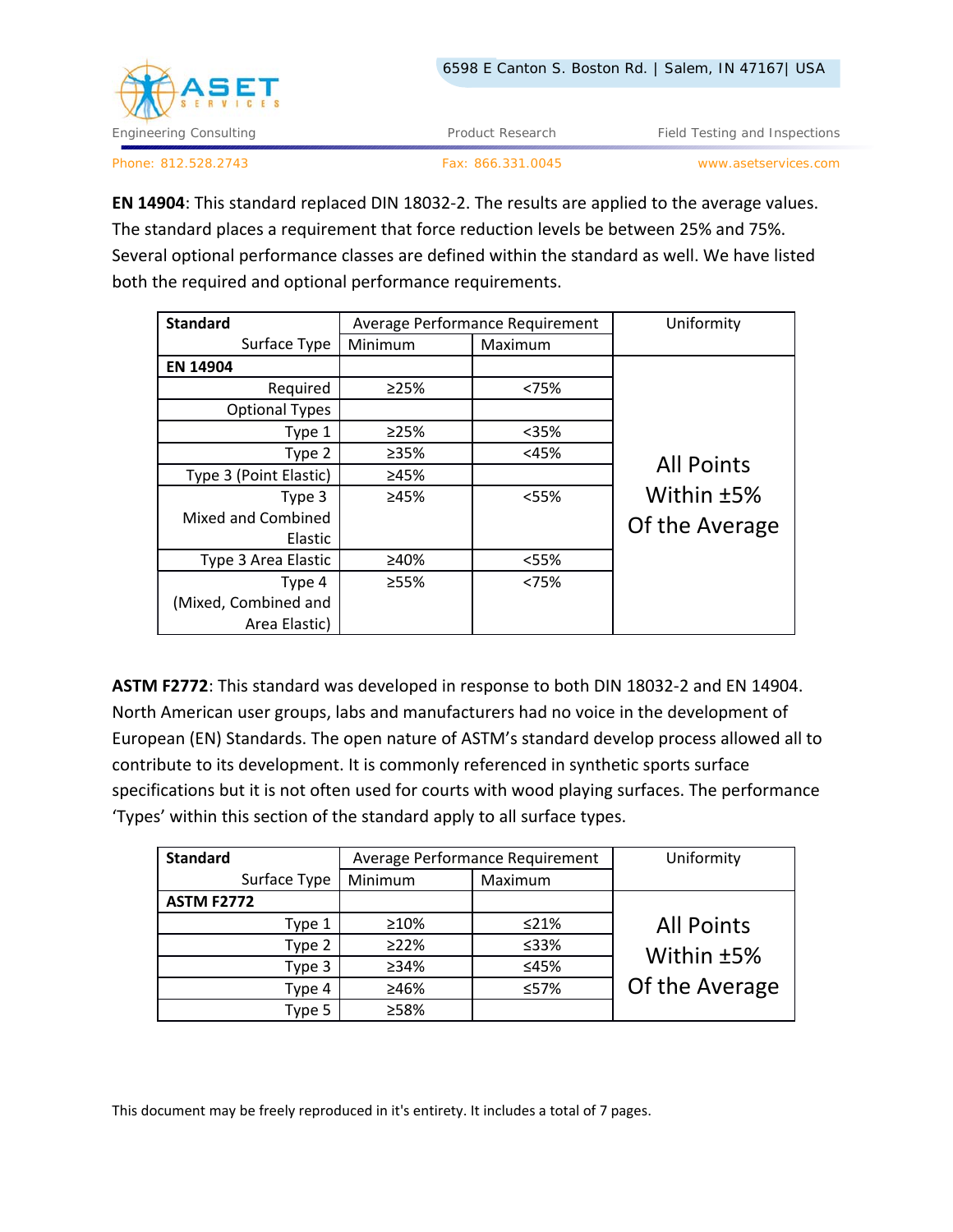

Engineering Consulting Testing Article 2016 Product Research Field Testing and Inspections

Phone: 812.528.2743 Fax: 866.331.0045 www.asetservices.com

**ANSI E1.26 :** ANSI E1.26 or *Entertainment Technology ‐ Recommended Testing Methods and Values for Shock Absorption of Floors Used in Live Performance Venues* was developed by the Entertainment and Services Association, or ESTA. This is a general standard and within the Recommendations Section (5), it does provide some guidance for the force reduction properties of the surface:

• Uniformity: All points within +/-5% of the average value

• Acceptable force reduction levels shall be a minimum of 40% and a maximum of 65%. While these levels may have been intended to be requirements, they are within the recommendations section.

**FIBA 2014**: The International Federation of Basketball (FIBA) has adopted rules for basketball surfaces. The newest version of their rules was published in 2014. This was a revision from rules published in 2011, with the main change being that the performance requirements were switched from applying to the average value to applying to every test point, similar to DIN 18032 (2001). Not all surfaces are clearly defined within the rules.

| <b>Standard</b>                                                                        | Requirements at All Points | Uniformity            |
|----------------------------------------------------------------------------------------|----------------------------|-----------------------|
| Surface Level/Type                                                                     | Minimum                    |                       |
| <b>FIBA 2014</b>                                                                       |                            |                       |
| Level 1                                                                                | ≥50%                       |                       |
| (permanent wood)                                                                       |                            | All Points Within ±5% |
| Level 2                                                                                | ≥40%                       |                       |
| (mobile wood)                                                                          |                            | Of the Average        |
| Levels 2 & 3                                                                           | >25%                       |                       |
| (permanent synthetic)                                                                  |                            |                       |
| Note: The published rules from FIBA do not include uniformity requirements for Level 2 |                            |                       |
| & 3 Permanent Synthetic surfaces. This is believed to be an oversight since the other  |                            |                       |

Levels include this and because EN 14904 includes this requirement for all surfaces.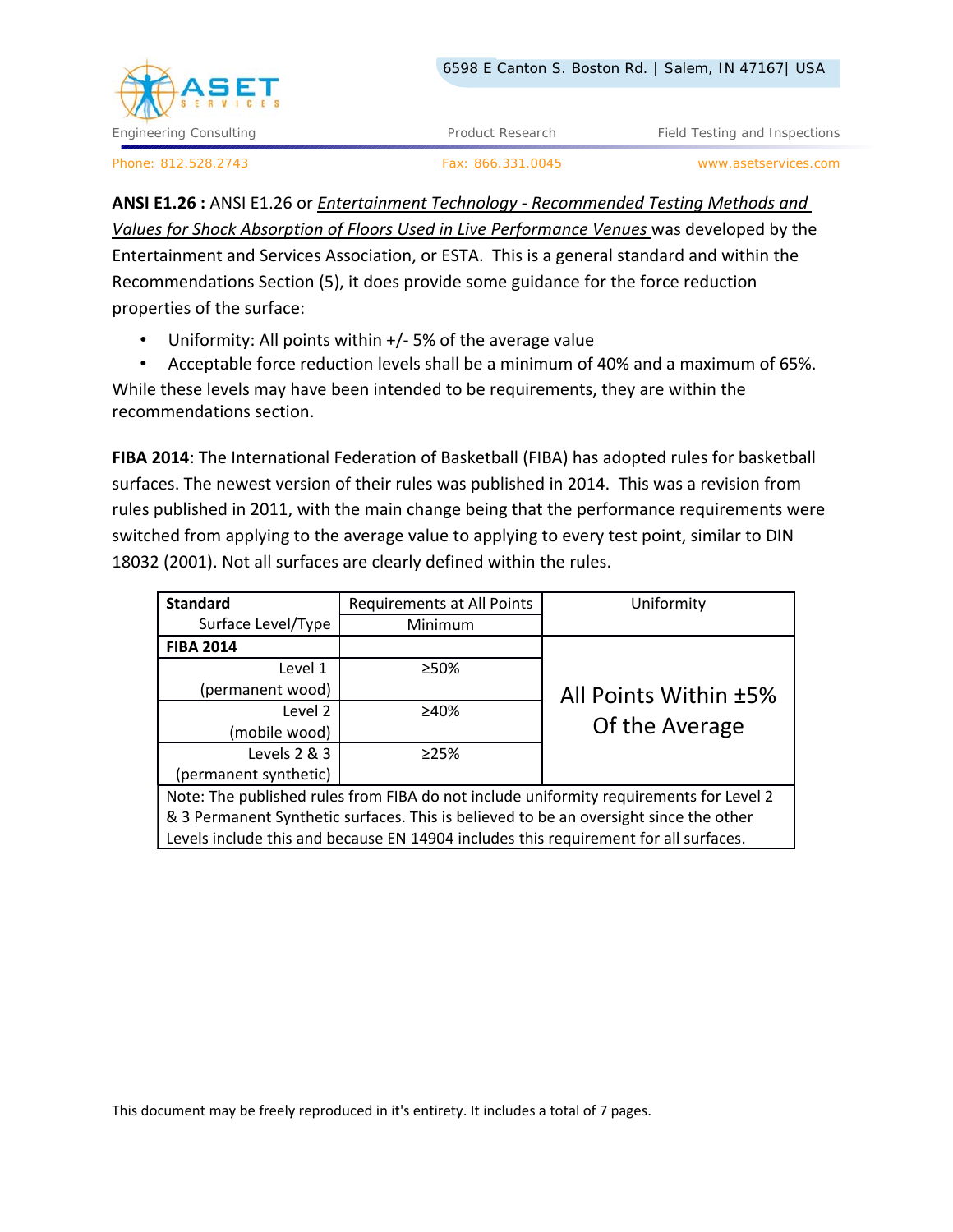

Phone: 812.528.2743 Fax: 866.331.0045 www.asetservices.com

**MFMA PUR™**: The Maple Flooring Manufacturer's Association, or MFMA, has adopted a PUR**™** Standard for Maple sport and dance surfaces. The MFMA has set performance requirements using a range of activities. These standards were developed by the flooring manufacturers. ASET is unaware if any input from user groups, or research/test organizatoins were used to determine these levels.

| <b>Standard</b>    | Requirements at All Points | Uniformity            |
|--------------------|----------------------------|-----------------------|
| Surface Level/Type | Minimum                    |                       |
| <b>MFMA PUR</b>    |                            |                       |
| Basketball         | ≥50%                       |                       |
| Portable           | ≥40%                       |                       |
| Aerobics           | ≥65%                       | All Points Within ±5% |
| Dance              | ≥55%                       |                       |
| Volleyball         | ≥55%                       | Of the Average        |
| Squash             | ≥55%                       |                       |
| Racquetball        | ≥55%                       |                       |
| Handball           | ≥55%                       |                       |

This document may be freely reproduced in it's entirety. It includes a total of 7 pages.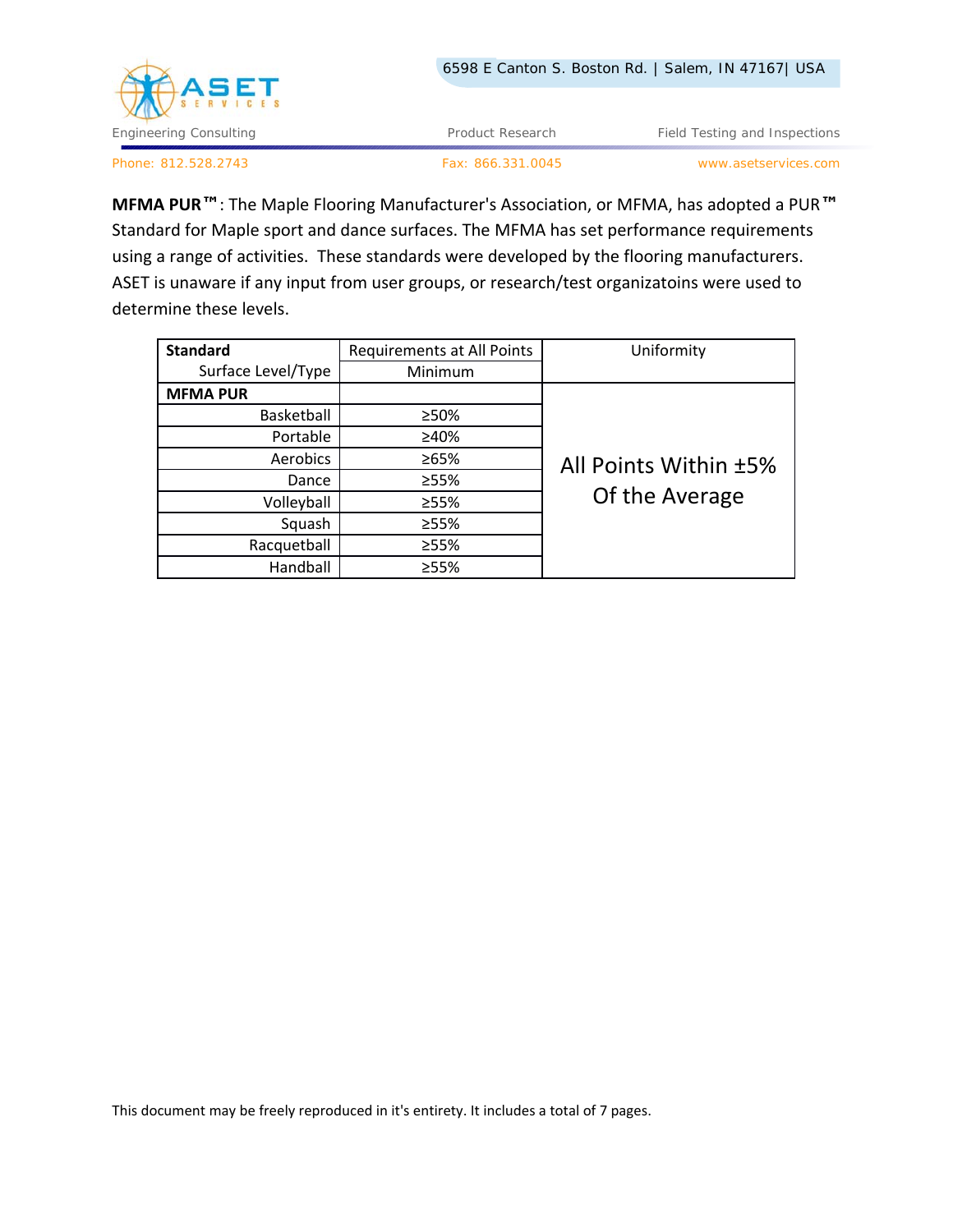

Engineering Consulting **Product Research Field Testing and Inspections Field Testing and Inspections** 

Phone: 812.528.2743 Fax: 866.331.0045 www.asetservices.com

**IAAF (2008):** The International Association of Athletic Federation, or IAAF, last published the T*rack and Runway Synthetic Surface Testing Specifications* in 2016. This organization governs international Track and Field competition. The equipment used to measure Force Reduction in Section 3.1.3.4 of this manual is identical to that used in the other standards referenced in this document with one exception. The IAAF method utilize a different low pass filter ( $9<sup>th</sup>$  order Butterworth 120 Hz) than the other standards ( $2^{nd}$  order Butterworth 120 Hz) in this document.

The IAAF facilities manual requires shock absorption, or force reduction, be between 35% and 50% at any temperature between  $10^{\circ}$  C and 40 $^{\circ}$  C. A review of this standard did not find any reference to uniformity requirements.

**ASTM F2157**: Standard Specification for Running Tracks (2009) is based on the IAAF (2008) methods. This standard establishes 3 different classes of tracks.

| <b>Standard</b>    | Average Performance Requirement |         |  |
|--------------------|---------------------------------|---------|--|
| Surface Type       | Minimum                         | Maximum |  |
| <b>ASTM F2157</b>  |                                 |         |  |
| Class A            | ≥35%                            | ≤50%    |  |
| Class B            | ≥30%                            | ≤50%    |  |
| Class <sub>C</sub> | >25%                            | ≤50%    |  |